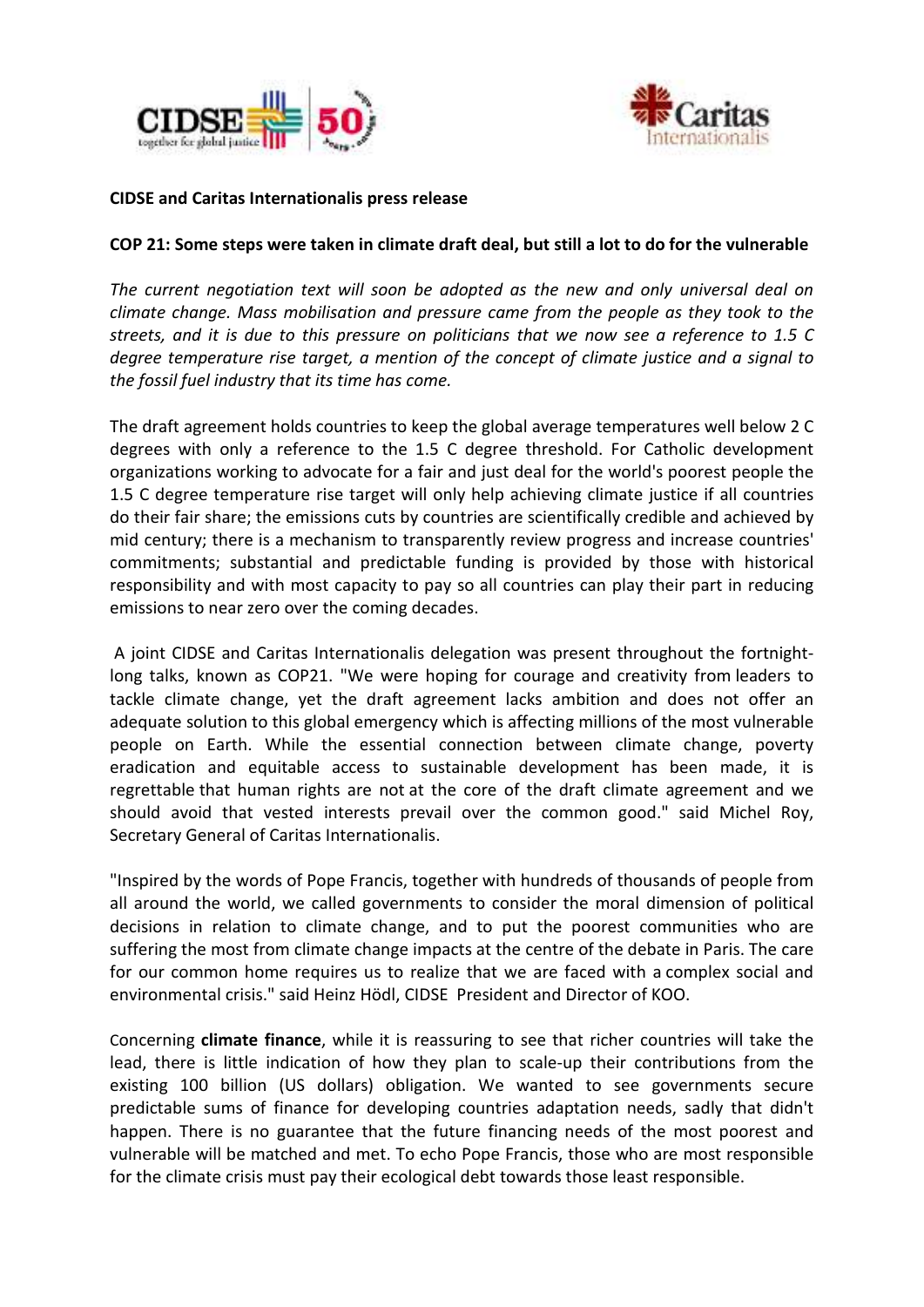



Another concern is that the **protection of human rights** is now absent from the core of the draft agreement, which bears the risk that some climate projects may endanger human rights, while at the same time a lack of a reference to **food security** is a further blow for vulnerable communities around the world. The draft deal also does nothing to protect their land rights – land is treated as a means of offsetting emissions in the draft deal, which gives no consideration to people living on those lands and could therefore undermine people's livelihoods and way of life. This gives big polluters a chance to grab lands to offset projects and displace indigenous communities, while reducing arable land and continuing to increasing emissions at home.

For the first time the issue of **loss and damage**, which has been controversial for years, has been included in the proposed new agreement. While the decisions may provide a baseline to support those affected, it was disappointing to see a few countries wanting to avoid their responsibility to compensate for the irreparable and irreversible damage that is caused by climate change to the front line communities and people.

Despite this inadequate text, CIDSE and Caritas Internationalis say they are heartened by the unprecedented demonstration of solidarity from the climate justice movement throughout 2015, which the agencies remain committed to facilitate and support, as campaigners shift their focus to holding politicians accountable for their responsibilities under the new agreement. There is a strong appetite from people of all walks of life for political action on climate change. The movement for climate justice is a growing one, which will continue beyond Paris.

## **Our members from all around the world have their say about the end of COP 21 on a range of issues related to climate change:**

"The unprecedented global mobilization inspired largely by Laudato Si' infused a moral obligation upon the parties negotiating to reach a fair and just agreement. Unfortunately, the final agreement falls short of our collective responsibilities to establish the necessary measures to respond to the needs and the voices of the most vulnerable in a legally binding and satisfactory way" said David Leduc the Excecutive Director of Development and Peace.

"We are disappointed that provisions to ensure food security are not present in the core agreement, while language on production remains. We must remember, as stated in the introduction, the real threat to food production systems is from the impacts of climate change. More food is not the same as less hunger. Hunger must be addressed by supporting local solutions and resources which this draft agreement can help to deliver." said Eamonn Meehan, the Executive Director of Trócaire.

"Poverty and climate change must not be considered separately. The draft deal acknowledges this relation in the preamble, but the core agreement does not reflect the strong interdependency of both issues when it comes to climate actions. The agreement also